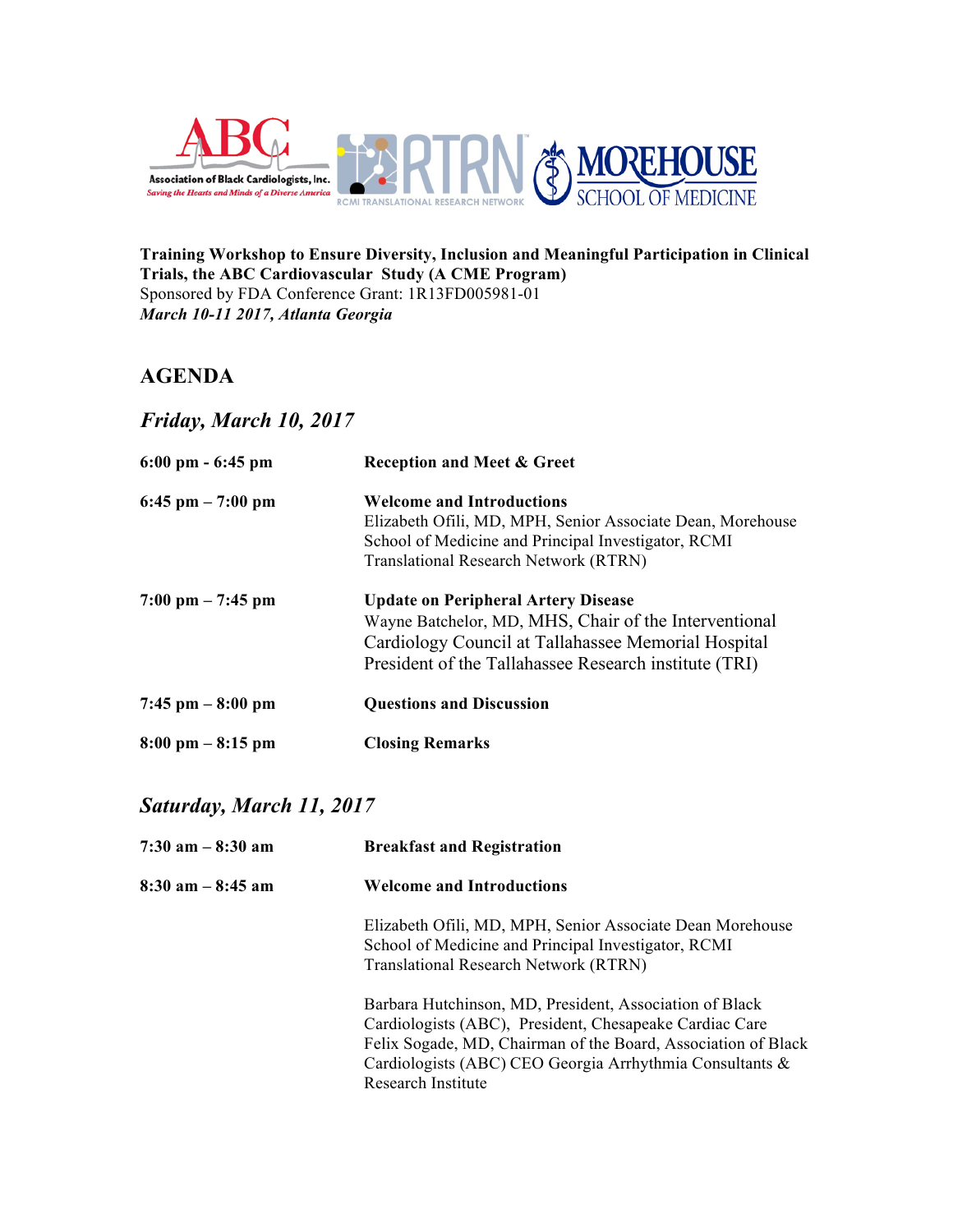|                                        | Cassandra McCullough, Chief Executive Officer, Association of<br><b>Black Cardiologists (ABC)</b>                                                                                                                                                                                                                                                                |
|----------------------------------------|------------------------------------------------------------------------------------------------------------------------------------------------------------------------------------------------------------------------------------------------------------------------------------------------------------------------------------------------------------------|
|                                        | Emma Fernandez, PhD, Chair of the RTRN Steering Committee                                                                                                                                                                                                                                                                                                        |
| $8:45$ am $-9:00$ am                   | <b>US Department of Health and Human Services Action Plan</b><br>to Reduce Health Disparities and the Role of Minority<br><b>Serving Institutions</b><br>Jonca C. Bull, MD: FDA Assistant Commissioner for Minority<br>Health                                                                                                                                    |
| $9:00$ am $-9:10$ am                   | <b>Discussion, Question &amp; Answer Period</b>                                                                                                                                                                                                                                                                                                                  |
| $9:10$ am $-9:25$ am                   | The ABC Cardiovascular Study to Improve the Care of<br><b>Underserved Minority Patients</b><br>Elizabeth Ofili, MD, MPH, Principal Investigator and Chair of<br>the Steering Committee<br>Ola Akinboboye, MD, MPH, Chair ABC Clinical Trials<br>Committee                                                                                                        |
| $9:25$ am $-9:35$ am                   | Discussion, Question & Answer Period                                                                                                                                                                                                                                                                                                                             |
| $9:35$ am $-9:50$ am                   | The Duke Clinical Research Institute Collaboration and<br><b>Duke CARRA Registry</b><br>Laura E. Schanberg, MD, Professor of Pediatrics, Co-Chief,<br>Pediatric Rheumatology                                                                                                                                                                                     |
| $9:35$ am $-9:50$ am                   | The PLATINUM DIVERSITY Study<br>Wayne Batchelor, MD, National co-Principal Investigator                                                                                                                                                                                                                                                                          |
| $9:50$ am $-10:05$ am                  | The ABC Cardiovascular Study: Global Outreach and<br><b>Collaboration with the Nigerian Cardiac Society and Sickle</b><br><b>Cell Foundation of Nigeria</b><br>Janet Ajuluchukwu, MBBS, FNCP, Professor and Head<br>Department of Medicine, University of Lagos, Nigeria                                                                                         |
| 10: $05 \text{ am} - 10:20 \text{ am}$ | <b>Discussion, Question &amp; Answer Period</b>                                                                                                                                                                                                                                                                                                                  |
| 10: 20 am $- 10:30$ am                 | <b>BREAK</b>                                                                                                                                                                                                                                                                                                                                                     |
| $10:30$ am $-10:45$ am                 | The NIH Precision Medicine Initiative (All of Us)- Patient<br><b>Registries and Biological Samples</b><br>Priscilla Pemu, MD, MS, Director, Community Physicians<br>Network (CPN)<br>Alanna Morris MD, MSc, Assistant Professor of Medicine<br>Emory University Clinical Cardiovascular Research Institute<br>Lilly Immergluck, MD, MS, Director, Pediatrics CPN |
| $10:45$ am $-11:00$ am                 | Discussion, Question & Answer Period                                                                                                                                                                                                                                                                                                                             |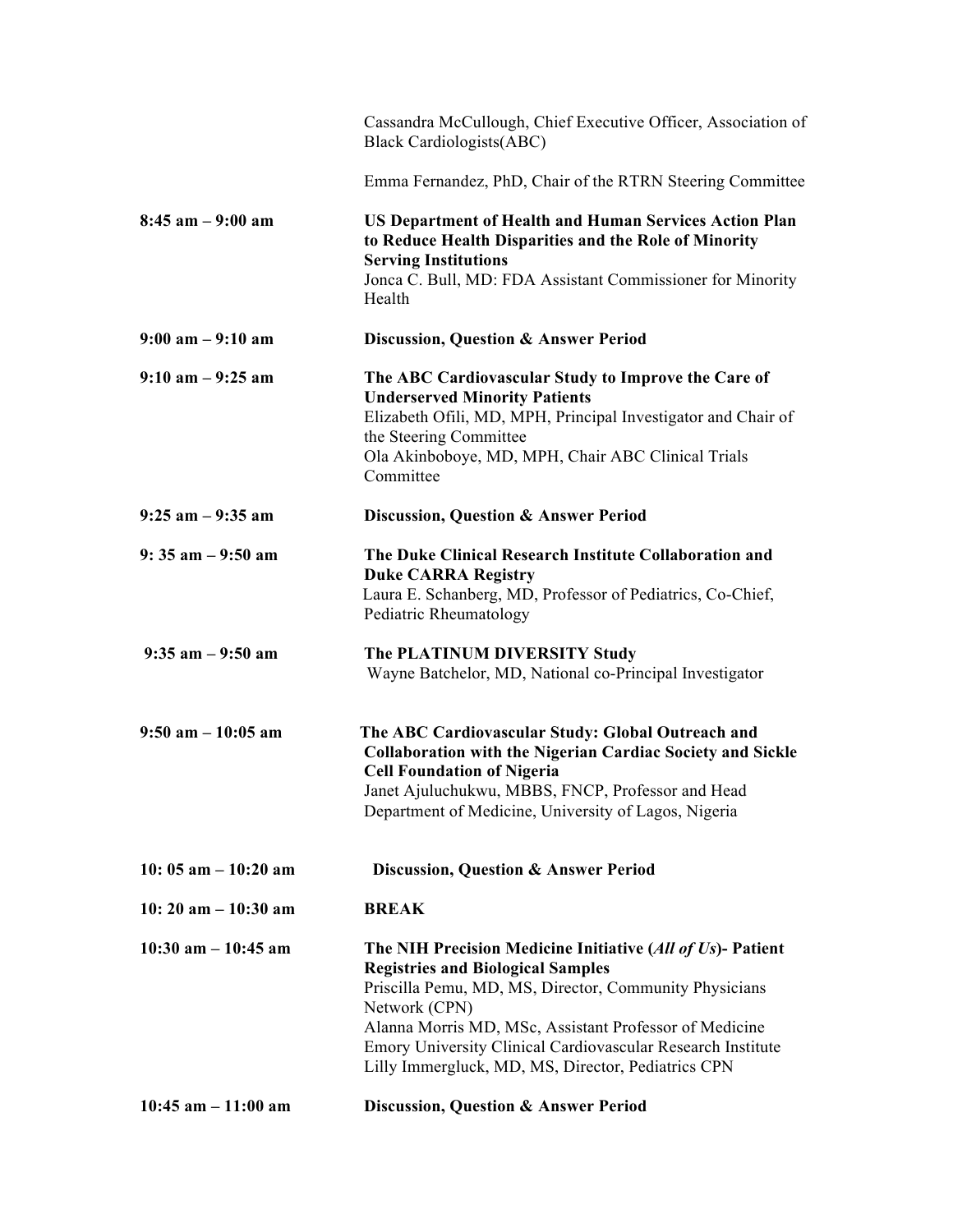| $11:00$ am $-11:15$ am              | <b>Ethical Considerations in Research Participation and</b><br><b>Informed Consent</b>                                 |
|-------------------------------------|------------------------------------------------------------------------------------------------------------------------|
|                                     | Stephen Sodeke, MS, PhD, Bioethicist and Professor; Chair,<br>Institutional Review Board; Tuskegee University National |
|                                     | Center for Bioethics in Research and Health Care & College of                                                          |
|                                     | Veterinary Medicine, Nursing and Allied Health Sciences                                                                |
| $11:15$ am $-11:25$ am              | Discussion, Question & Answer Period                                                                                   |
| $11:25$ am $-11:40$ am              | Bringing the Patient's Voice into Clinical Trial Design,<br><b>Implementation and Dissemination</b>                    |
|                                     | The Use of Mobile Technologies for Patient and Community                                                               |
|                                     | Engagement                                                                                                             |
|                                     | Priscilla Pemu, MD, MS, Director of Clinical Trials and<br><b>Community Physicians Network</b>                         |
| $11:40$ am $-11:50$ am              | Discussion, Question & Answer Period                                                                                   |
| $11:50$ am $-12:20$ pm              | <b>LUNCH</b>                                                                                                           |
| $12:20 \text{ pm} - 1:05 \text{pm}$ | <b>Community Engagement in Clinical Trials: The Role of</b>                                                            |
|                                     | <b>Community Advisory Board and Research Navigators</b><br>Rev. Dr. Jason E. Owens, D Min., Chair Community Advisory   |
|                                     | Board, Senior Pastor of Snellville Biblical Deliverance Center in                                                      |
|                                     | Snellville, GA<br>Rev. Dr. Leland Jones, Sr. D Min., Greater New Light                                                 |
|                                     | Missionary Baptist Church, Atlanta                                                                                     |
|                                     | Tabia Akintobi, PhD, Director, Prevention Research Center<br>Brian Rivers, PhD, Director U 54 Cancer Research Program  |
| $1:05$ pm $-1:20$ pm                | <b>Discussion, Question &amp; Answer Period</b>                                                                        |
| $1:20$ pm $-1:45$ pm                | <b>Engaging Community Physicians and Federally Qualified</b>                                                           |
|                                     | <b>Clinics in Clinical Research</b><br>W. Steen James, MD, Co-Chair Community Physicians Network                       |
|                                     | B. Waine Kong, PhD, Executive Director, Zoe Pediatrics                                                                 |
|                                     | Michelle Brown, CEO, Morehouse Choice Accountable Care<br>Organization (ACO)                                           |
|                                     | Deneta Sells, MD, In town Pediatric & Adolescent Medicine                                                              |
|                                     | Priscilla Johnson, MSN, PhD, Contracting and Business<br><b>Associate Agreements</b>                                   |
| $1:45$ pm $-2:00$ pm                | <b>Discussion, Question &amp; Answer Period</b>                                                                        |
| $2:00 \text{ pm} - 2:10 \text{ pm}$ | <b>BREAK</b>                                                                                                           |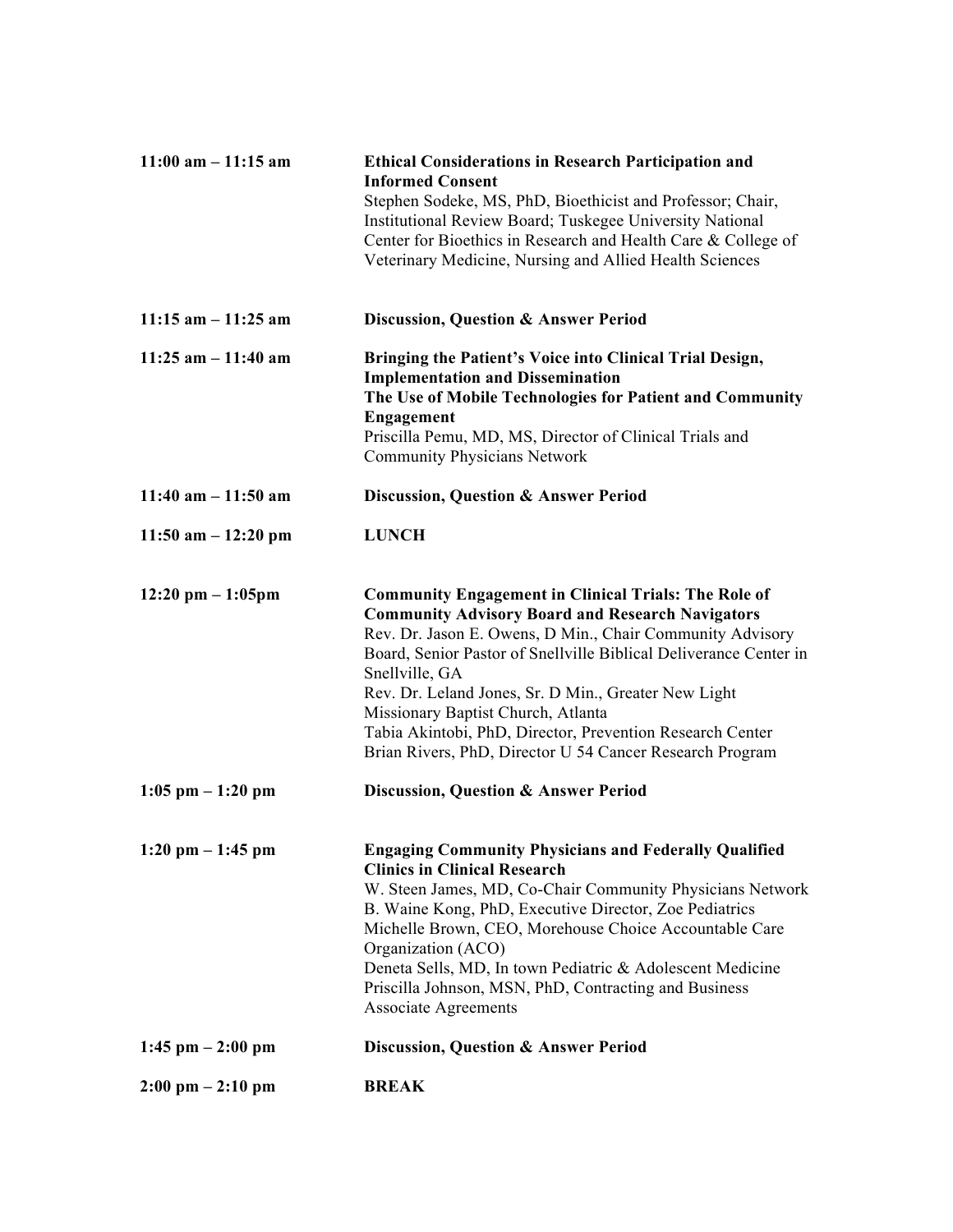| $2:10 \text{ pm} - 2:25 \text{pm}$  | The Business of Clinical Trials: Staffing Model for Conducting<br>Successful Clinical Research Studies in Private Practice<br>Wayne Batchelor, MD<br>President of the Tallahassee Research Institute (TRI) |  |
|-------------------------------------|------------------------------------------------------------------------------------------------------------------------------------------------------------------------------------------------------------|--|
| $2:25$ pm $-2:40$ pm                | Discussion, Question & Answer Period                                                                                                                                                                       |  |
| $2:40 \text{ pm} - 3:00 \text{ pm}$ | <b>Breakout Sessions</b>                                                                                                                                                                                   |  |
| $3:00 \text{ pm} - 3:20 \text{ pm}$ | <b>Breakout Sessions</b>                                                                                                                                                                                   |  |
| $3:20 \text{ pm} - 4:40 \text{ pm}$ | <b>Breakout Sessions</b>                                                                                                                                                                                   |  |
| $4:40 \text{ pm} - 5:00 \text{ pm}$ | <b>Breakout Sessions</b>                                                                                                                                                                                   |  |
| $5:00 \text{ pm} - 5:30 \text{ pm}$ | <b>Debrief and Closing Remarks</b>                                                                                                                                                                         |  |
|                                     | <b>Main Conference Room</b>                                                                                                                                                                                |  |

**Breakout Session Topics and Workshop Leaders**

# **Multi Site Principal Investigators and Co-Investigators: ABC Cardiovascular Study Good Clinical Practice Session**

**Description:** Good clinical practice (GCP) is an international, ethical and scientific quality standard for designing, conducting, recording, and reporting trials that involve the participation of human subjects. Compliance with this standard provides public assurance that the rights, safety, and well-being of trial subjects are protected, consistent with the principles that have their origin in the Declaration of Helsinksi, and that the clinical trial data are credible (FDA).

During this breakout session, a team of experienced clinicians will discuss good clinical practice standards and how these standards should be applied to conducting safe and ethical clinical studies that produce valid and reliable outcomes data. Vanguard Study PIs and coordinators must attend this session

## **Session Leaders**

Barbara Hutchison, MD, Annapolis, Maryland Felix Sogade, MD, Macon, Georgia Priscilla Pemu, MD, MSCR Lilly Immergluck, MD, MSCR Anne Dennos, MSPH, CCRC Clinical Trials Coordinator, CARRA Registry/DCRI Project Leader Duke Clinical Research Institute

# **Session participants (ABC Cardiovascular Study Vanguard Sites):**

Barbara Hutchison, MD, Annapolis, Maryland Felix Sogade, MD, Macon, Georgia Joe Hargrove, MD, Little Rock, Arkansas Philip Duncan, MD, Richmond, Virginia Osita Onyekwere, MD, Anniston, Alabama Andre Artis, MD, Indianapolis, Indiana Marcus Williams, MD, Newark, New Jersey Malcolm Taylor, MD, Jackson, Mississippi Adefisayo Oduwole, MD, Atlanta, Georgia Rachel Harris, MD, Atlanta, Georgia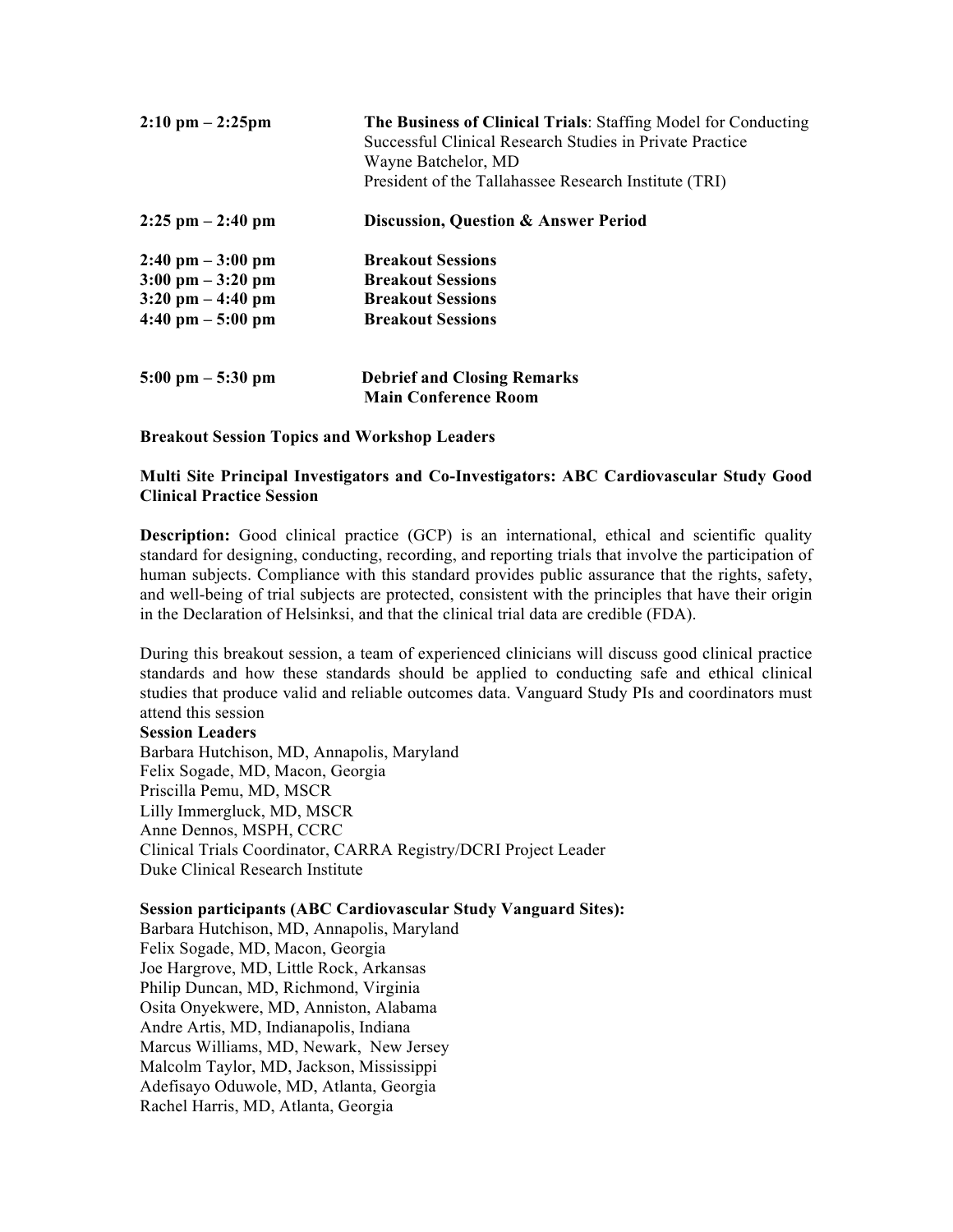# **Investigator and Coordinator Training on ABC Cardiovascular Study Electronic Case Report forms (Medidata RAVE)**

**Description:** This session will review the electronic case report form including data security and privacy, and clinical research data management.

### **Session Leaders:**

Anne Dennos, MSPH, CCRC Clinical Trials Coordinator, CARRA Registry/DCRI Project Leader Duke Clinical Research Institute Said Talbi, PhD Director, Information Security and Technology Integration (ISTI) and Interim Director, RTRN Data Coordinating Center Alnida Ngare, Director, Clinical Data Services, RTRN data Coordinating Center

#### **Recruitment and Retention**

## **RCMI Translational Research Network (RTRN) Learning and Action Communities for Research (LACH), to support Community Engagement & Participant Registry**

**Description:** This interactive breakout session will discuss best practices and methods for recruiting and retaining minority participants in clinical studies. Session leaders will discuss outcomes and lessons learned from the recently funded RTRN LACH project that utilized the RTRN and Morehouse School of Medicine community engagement platforms to successfully recruit more than 60 participants. Using a mixed methods approach, the study explored minority perspectives regarding participating in clinical studies.

## **Session Leaders:**

Latrice Rollins, PhD, Evaluation Leader, RTRN Nicole Crowell, MS, Project Director, RTRN Pam Cooper, R-CENTER Recruitment Manager R-CENTER Debra Teague, CPN Program Manager R-CENTER

## **RTRN Session on Regulatory Guidance on Drugs (IND) and Devices (IDE) : Incubator Services Description: TBD**

**Session Leaders:** Emma Fernandez, PhD, Principal Investigator, RCMI at University of Puerto Rico Medical Sciences Campus James Lillard, PhD, Associate Dean for Research and Director, Office of Technology Transfer, Morehouse School of Medicine Solomon Garner, PhD RTRN Data Coordinating Center

## **RTRN Profiles and eagle-I Demonstration for Clinicians and Research Clusters**

Description: The RTRN Profiles is the network's collaboration tool for querying expertise and establishing professional connections for team science. Currently, the Profiles system is searchable with more than 1,800 professional profiles representing the diverse spectrum of scientific expertise and skills that exist at the RCMI-funded universities, colleges, and medical schools. Eagle-I facilitates access to research resources

This session will show participants how to navigate RTRN Profiles database networking tool for